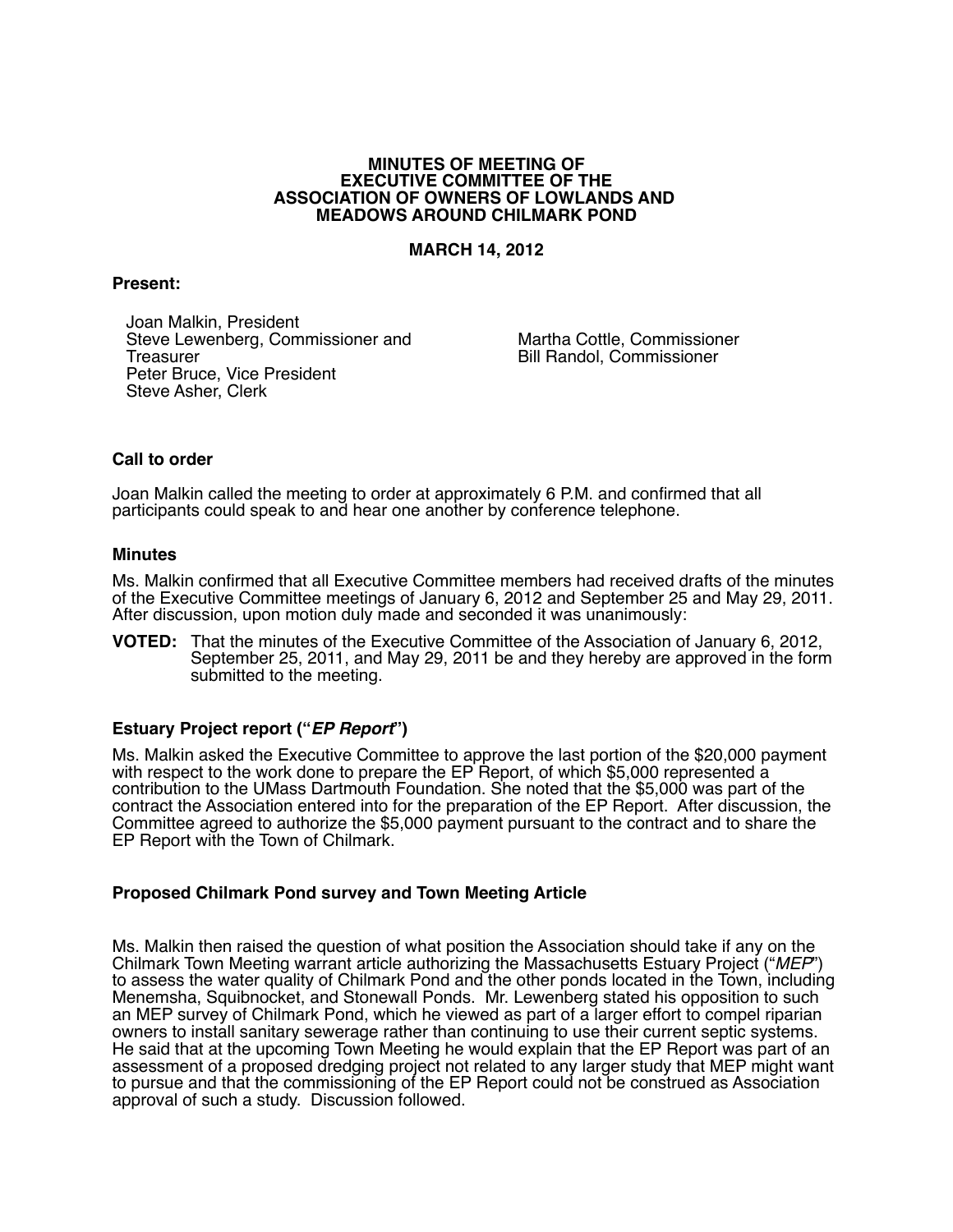Ms. Malkin then summed up the Committee's position, which was that it had not consulted the Association's members to obtain their views as to the desirability of the MEP project or the Town Meeting Article funding such a project and therefore the Association was not making a recommendation with respect to the Article. She also said she would explain the limited nature of the work done by MEP to prepare the EP Report.

# **Pond opening**

Ms. Cottle reported that the Pond level was high. Mr. Randol said that the level was about 12 inches below the top of the measuring stake at the far northern end of Wades Cove adjacent to the dock.

Ms. Cottle confirmed that she had tried to contact Dale McClure to arrange for opening of the pond and the limited dredging operation previously approved by the Association as soon as possible. *[After the meeting, the Commissioners were informed that protected plovers were observed nesting near the site of the planned cut on April 6, almost a month earlier than in prior years and therefore the pond opening and dredging would have to be postponed until any hatchlings had fledged.]* 

# **Long term dredging**

Ms. Malkin then noted Peter Bruce's rough estimate of the cost of a long-term dredging scheme at more than \$1 million. After discussion, the Committee agreed that this information should be shared with the Association's members to get a sense of whether the members wished to pursue such a project.

Mr. Lewenberg said that the Upper Pond had silted in over the past twenty years. Ms. Cottle said that the entire barrier beach is moving north and the ocean side of the Pond is silting up.

Ms. Malkin suggested that the members also be asked whether they wanted the Association to perform water quality and salinity tests on a periodic basis.

# **Upper Pond update**

Ms. Cottle said that Doctors Creek may need to be dredged to keep fresh water running into lower Pond.

Ms. Malkin told the Committee that the Town Beach Committee has viewed the situation at upper end of the upper Pond at Lucy Vincent Beach and brought in an engineer. She said that wash overs are continuing there, and that the consultants will advise if there is anything that can be done consistent with state environmental law, such as building up the dunes with hay bales or snow fencing, as had been done in prior years.

# **Shellfish**

Ms. Malkin said that she was continuing to look at seeding oysters or other shellfish in the Pond to improve water quality but that the Town's Shellfish Constable had not been supportive because the resulting shellfish would be unsafe to eat. Ms. Malkin said she would pursue the possibility that immature shellfish could be moved into another pond with better water quality and that in any event both Town and State approval would be required for such a scheme.